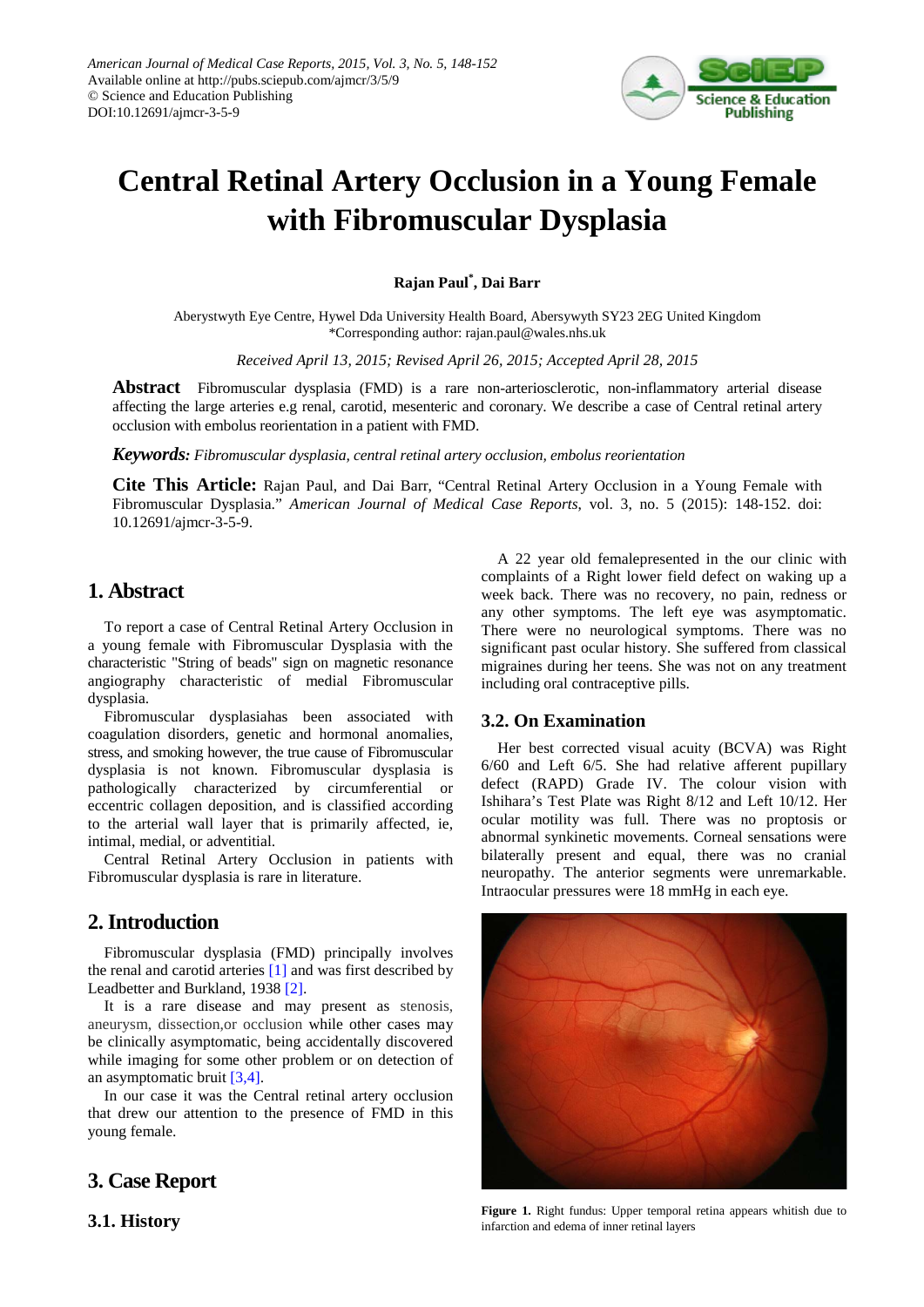<span id="page-1-0"></span>

**Figure 2.** Right Inferior altitudinal defect

<span id="page-1-1"></span>

**Figure 3.** Right FFA: Early filling of vessels which were expected to be occluded



**Figure 4.** Right FFA Contd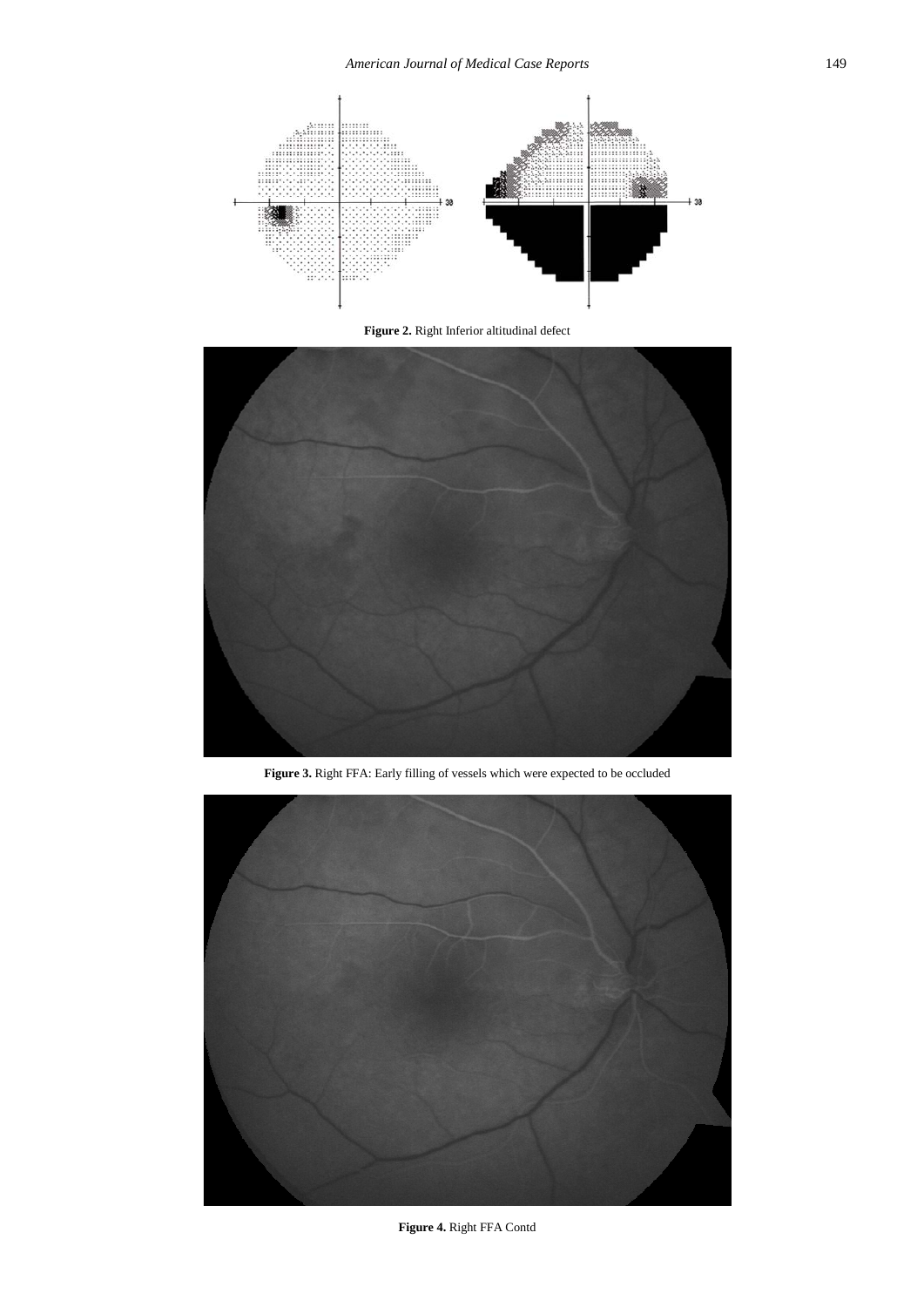There was no orbitocranial bruits, no lymphadenopathy. The oropharynx was normal, the carotids were pulsatile, non tender and there was no radio-popliteal delay. The fundi were examined under mydriasis. The upper temporal retina appeared pale and ischemic due to nerve fibre layer edema in the right eye [\(Figure 1\)](#page-0-0). This corresponds to the inferior altitudinal Right field defect [\(Figure 2\)](#page-1-0).

However, the Fundus Fluorescein angiography results were surprising. The vessels which were expected to be occluded, filled in first. Further, the break up of the dye appearance time in the early, mid and late venous phases was the earliest in the vessels involving the affected area. [\(Figure 3-](#page-1-1)[Figure 8\)](#page-3-0). This patient had a RIGHT Incomplete CRAO which could either be embolic or non embolic.

Looking at the clinical picture in our case the findings were attributed to embolus reorientation which occured while the artery possibly underwent a spasm [\(Figure 9\)](#page-4-3). It is known in FMD there is involvement of vasa vasorum and the arteries could undergo spasm [\[1\].](#page-4-0)



**Figure 5.** Right FFA Contd



**Figure 6.** Right FFA Contd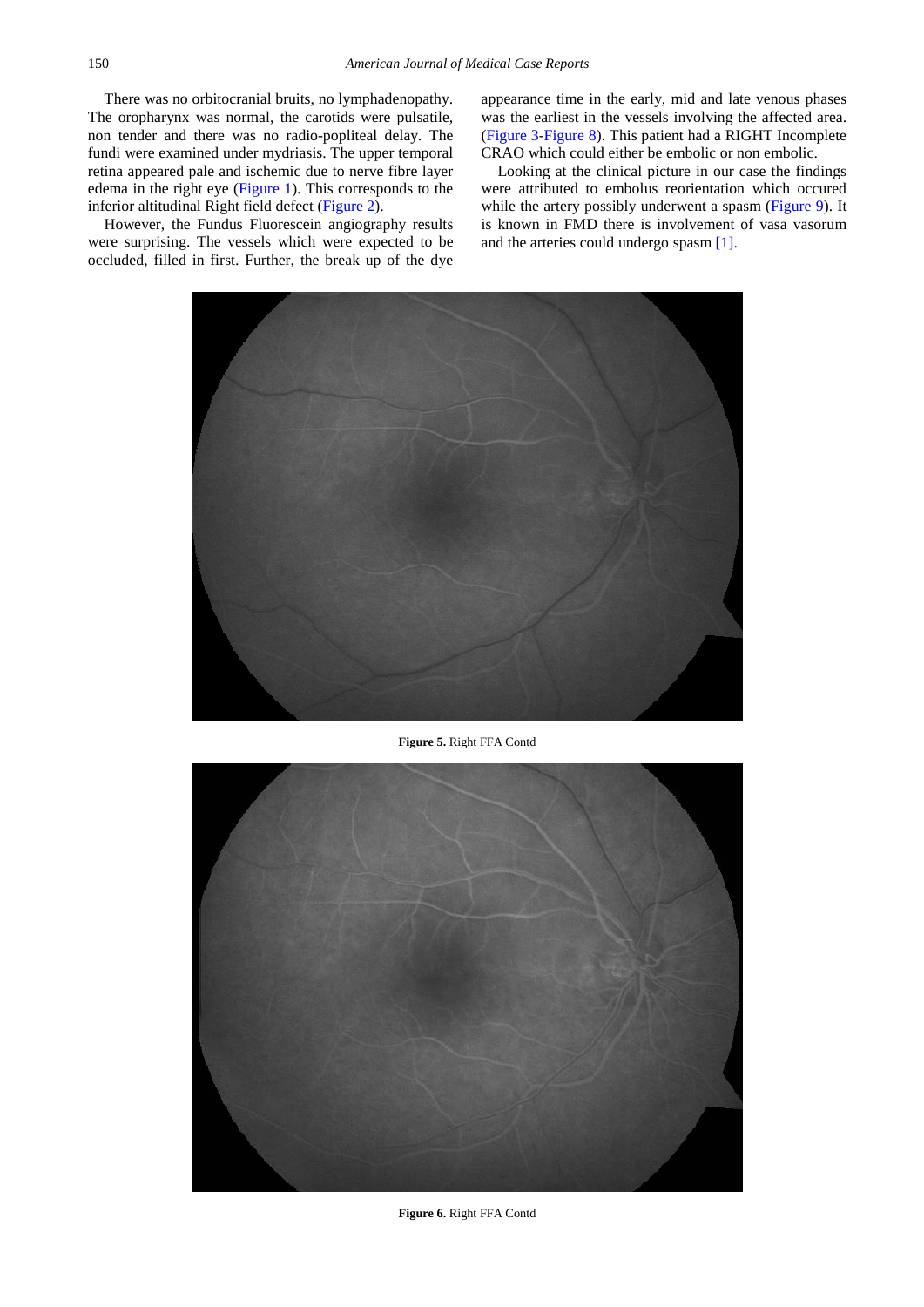

**Figure 7.** Right FFA Contd

<span id="page-3-0"></span>

**Figure 8.** Comparison of the dye appearance on FFA: Early/ Mid / Late venous

Magnetic resonance angiography of the carotids showed the typical " String of beads sign", bilaterally.

Other investigations including Transthoracic and Transoesophageal Echocardiogram were normal.

#### **4. Discussion**

FMD is a nonatherosclerotic, noninflammatory vascular disease that primarily affects women in the age group 20 to 60 years, however men and older individuals may also be affected [\[4\].](#page-4-4)

Commonly known to occur in the renal and carotid arteries, it has been found to involve almost every artery in the body. There are, however, data to suggest that FMD is much more common than previously thought. It is estimated that the incidence in the general population is 2% to 3% [\[5\].](#page-4-5)

The etiology is multifactorial including vessel wall ischemia, smoking, estrogens, environmental as well as genetic factors.The female to male ratio is 9:1 [\[6,7\].](#page-4-6)

Histologically FMD may involve the tunica intima,tunica media, and adventitia. Involvement of the media is further classified into medial fibroplasia,